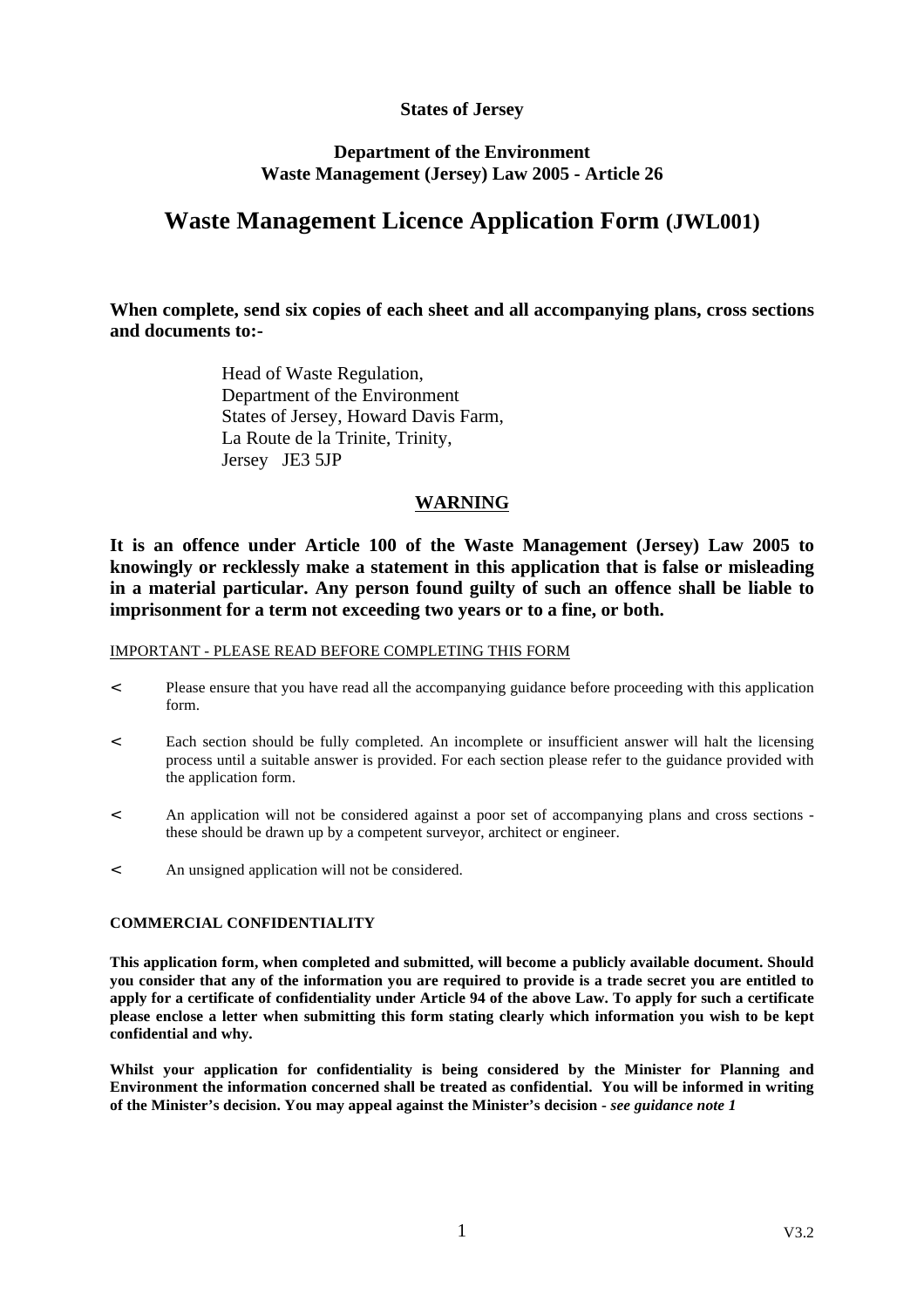# **Part 1 - The Applicant**

| <b>Authorised contact (see note 2)</b><br>1.1 |                                                   |                           |         |
|-----------------------------------------------|---------------------------------------------------|---------------------------|---------|
| Full name, surname first then all forenames   |                                                   | Steedman, Stephanie Helen |         |
| Position                                      | Consultant                                        |                           |         |
| <b>Business address</b>                       | C'est Tout, Les Fourneaux, La Rue de la Corbiere, |                           |         |
| <b>St Brelade</b>                             |                                                   |                           |         |
|                                               |                                                   | Postcode                  | JE3 8HP |
| Telephone number                              |                                                   |                           |         |
| Fax number                                    |                                                   |                           |         |
| e-mail address                                |                                                   |                           |         |

| Is the applicant:<br>1.2                                                                        | tick |                                                 |
|-------------------------------------------------------------------------------------------------|------|-------------------------------------------------|
| An individual/sole trader                                                                       |      | complete section 1.3 then go to part 2          |
| A partnership                                                                                   |      | complete sections 1.4 $&$ 1.5 then go to part 2 |
| A limited company                                                                               | ✓    | complete sections 1.6 & 1.7 then go to part 2   |
| A Department of the States of Jersey, other than<br>under the Planning and Environment Minister |      | complete section 1.8 then go to part 2          |
| Other (please detail)                                                                           |      |                                                 |
|                                                                                                 |      |                                                 |

| 1.3<br>Individual applicant - please provide the following information: |  |  |
|-------------------------------------------------------------------------|--|--|
| Full name, surname first then all forenames                             |  |  |
| "Trading as" or business name                                           |  |  |
| Any former "trading as" or business names                               |  |  |

| Partnership - please provide the following information: (see note 3)<br>1.4 |          |  |
|-----------------------------------------------------------------------------|----------|--|
| Name of partnership (if there is one)                                       |          |  |
| <b>Business address</b>                                                     |          |  |
|                                                                             |          |  |
|                                                                             | Postcode |  |
| Telephone number                                                            |          |  |
| Fax number                                                                  |          |  |
| e-mail address                                                              |          |  |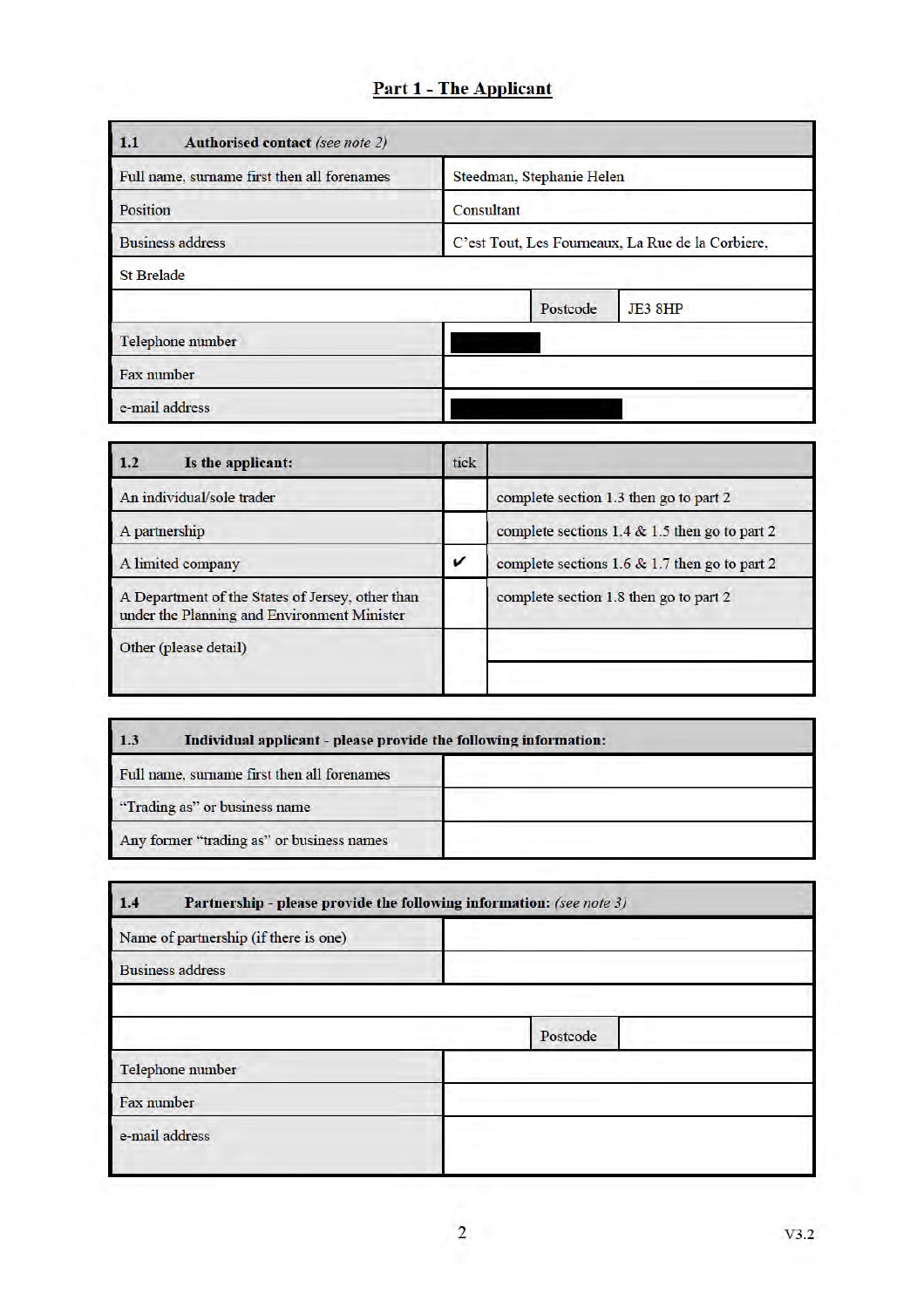| 1.5                                         | Partnership (continued) - please provide the following information for each partner: |
|---------------------------------------------|--------------------------------------------------------------------------------------|
| <b>Partner</b>                              |                                                                                      |
| Full name, surname first then all forenames |                                                                                      |
| <b>Business address</b>                     |                                                                                      |
|                                             |                                                                                      |
|                                             | Postcode                                                                             |
| <b>Partner</b>                              |                                                                                      |
| Full name, surname first then all forenames |                                                                                      |
| <b>Business address</b>                     |                                                                                      |
|                                             |                                                                                      |
|                                             | Postcode                                                                             |
| <b>Partner</b>                              |                                                                                      |
| Full name, surname first then all forenames |                                                                                      |
| <b>Business address</b>                     |                                                                                      |
|                                             |                                                                                      |
|                                             | Postcode                                                                             |

| Companies registered under Companies (Jersey) Law 1991 please give:<br>1.6 |                                         |          |                |
|----------------------------------------------------------------------------|-----------------------------------------|----------|----------------|
| Company name                                                               | <b>Turrill Ltd</b>                      |          |                |
| Company registration number                                                | 71899                                   |          |                |
| Address of registered office                                               | Cobury Lodge, Rue de Carrefour, Trinity |          |                |
|                                                                            |                                         |          |                |
|                                                                            |                                         | Postcode | <b>JE3 5JH</b> |
| Address of main office (if different)                                      |                                         |          |                |
|                                                                            |                                         |          |                |
|                                                                            |                                         | Postcode |                |
| Date of formation of company                                               | 2006                                    |          |                |
| Telephone number of company                                                |                                         |          |                |
| Fax number of company                                                      |                                         |          |                |

| 1.7            | Companies (continued) - please provide the following for the Company Secretary and each<br><b>Director or similar officer:</b> |                        |  |  |  |
|----------------|--------------------------------------------------------------------------------------------------------------------------------|------------------------|--|--|--|
| <b>Officer</b> |                                                                                                                                |                        |  |  |  |
|                | Full name, surname first then all forenames                                                                                    | Morgan, Len, Frederick |  |  |  |
|                | Position held within the company                                                                                               | <b>Director</b>        |  |  |  |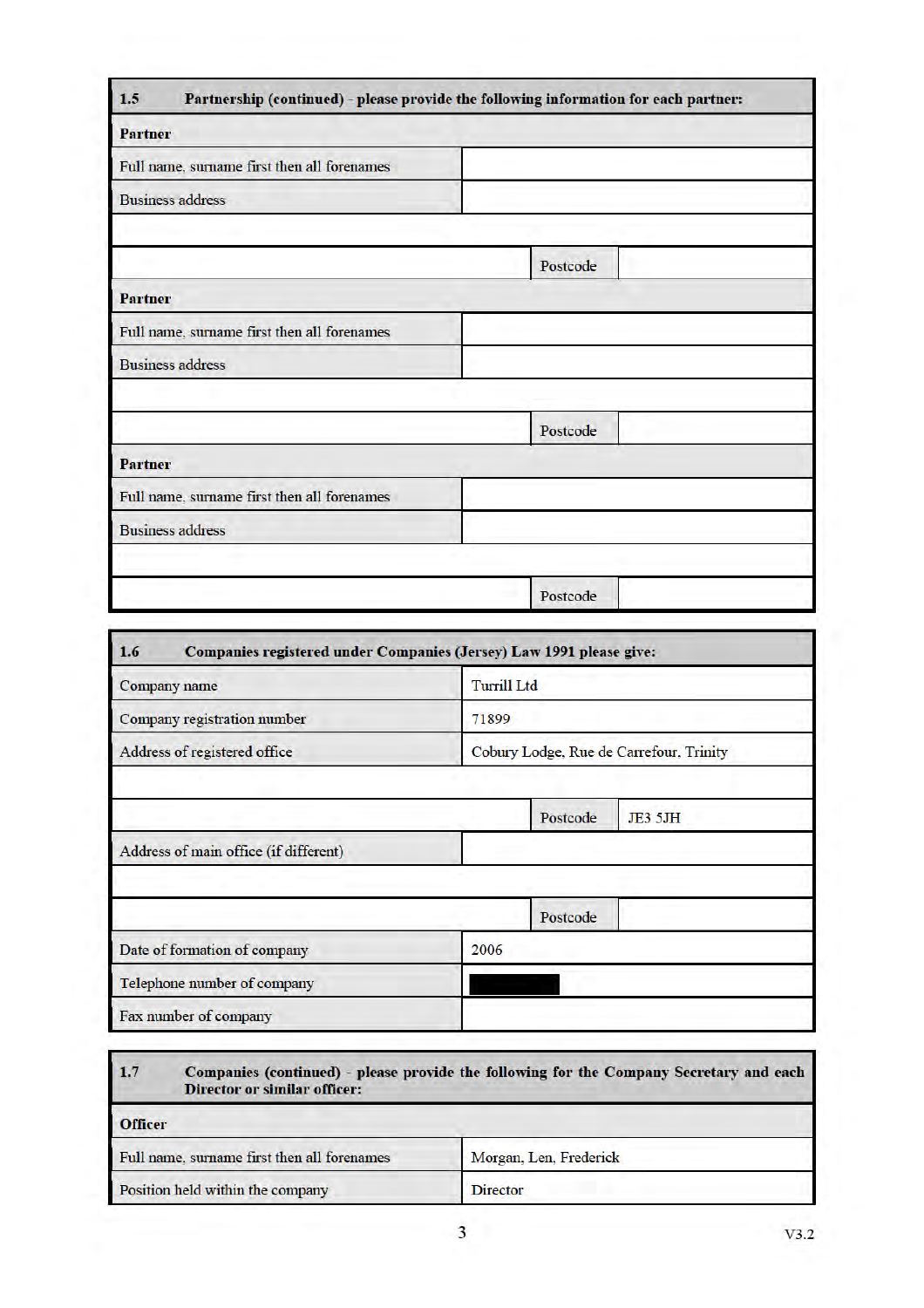|                                             |                             | Postcode | <b>JE3 5JH</b> |
|---------------------------------------------|-----------------------------|----------|----------------|
| <b>Officer</b>                              |                             |          |                |
| Full name, surname first then all forenames | Cushion, Michael            |          |                |
| Position held within the company            | <b>Company Secretary</b>    |          |                |
| Full correspondence address                 | 7 Charles Street, St Helier |          |                |
|                                             |                             |          |                |
|                                             |                             |          |                |
| <b>Officer</b>                              |                             | Postcode | <b>JE2 4SF</b> |
| Full name, surname first then all forenames |                             |          |                |
| Position held within the company            |                             |          |                |

| Name of Minister               |          |
|--------------------------------|----------|
|                                |          |
| <b>Full name of Department</b> |          |
| <b>Contact Name</b>            |          |
| <b>Contact address</b>         |          |
|                                |          |
|                                |          |
|                                | Postcode |
| Telephone number               |          |
| Fax number                     |          |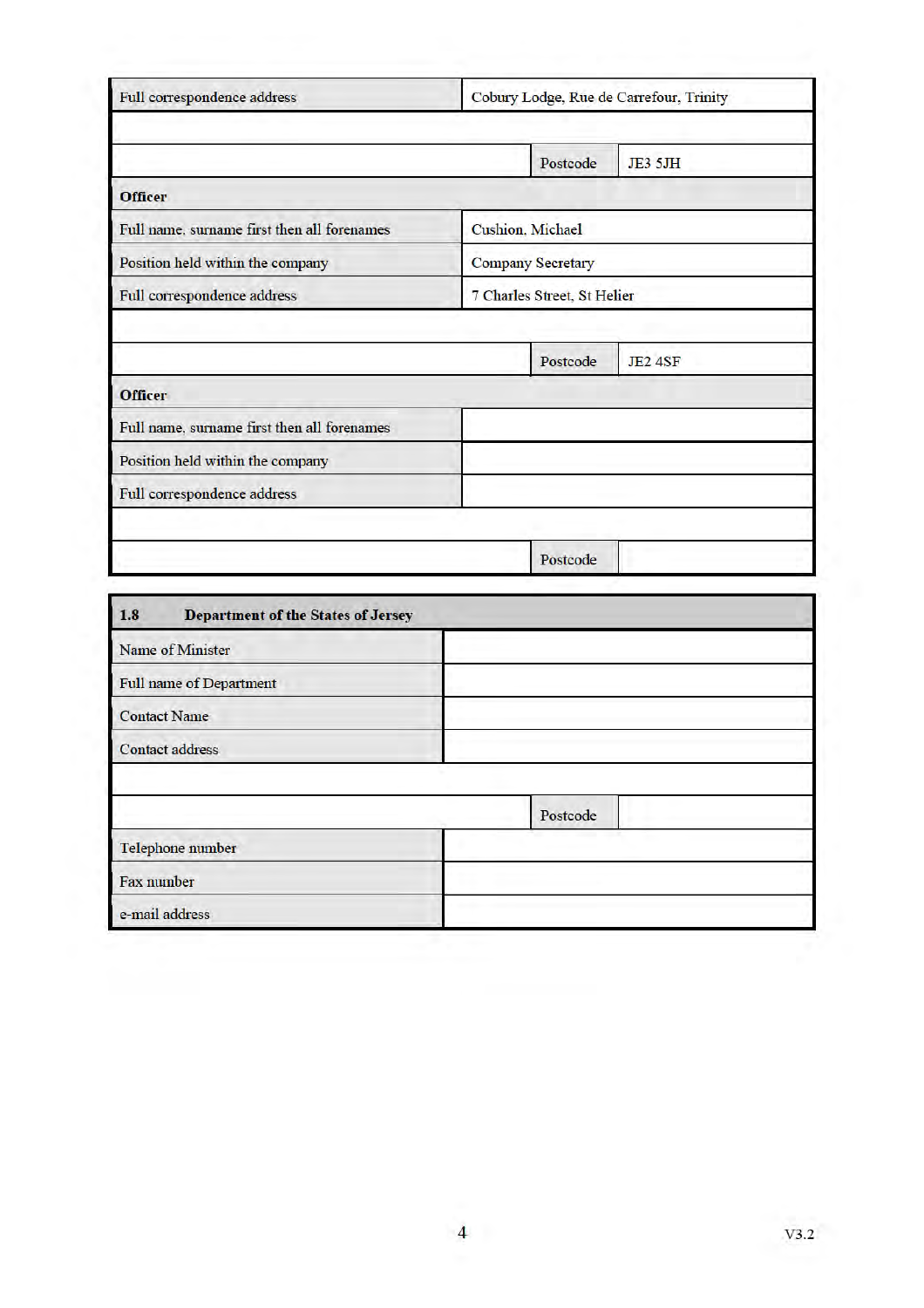| 2.1                                            | Site name and location - your application must also include a site plan showing, outlined in<br>red, the area of land this application relates to (see note 4). |                  |  |                                                   |  |   |  |  |
|------------------------------------------------|-----------------------------------------------------------------------------------------------------------------------------------------------------------------|------------------|--|---------------------------------------------------|--|---|--|--|
| Site name (if applicable)                      |                                                                                                                                                                 | <b>Field 665</b> |  | <b>Embankment to north of Les Cypres Mews and</b> |  |   |  |  |
| <b>Full site address</b>                       | Les Cypres Mews, La Rue de la Ville Emphrie,                                                                                                                    |                  |  |                                                   |  |   |  |  |
| <b>St Lawrence</b>                             |                                                                                                                                                                 |                  |  |                                                   |  |   |  |  |
|                                                |                                                                                                                                                                 |                  |  | Postcode                                          |  |   |  |  |
| <b>Ordnance Survey National Grid Reference</b> | 4                                                                                                                                                               | 9                |  | 2                                                 |  | , |  |  |
| What is the site currently used for?           | <b>Embankment and woodland</b>                                                                                                                                  |                  |  |                                                   |  |   |  |  |

| 2.2         | <b>Ownership of the site</b>                                |    |                                                      |
|-------------|-------------------------------------------------------------|----|------------------------------------------------------|
| relates to? | Is the applicant the owner of the land this application Yes | No | go to section 2.3<br>$\sqrt{\Box}$ go to section 2.4 |

# $2.3$ **Proof of ownership**  $\label{eq:pe}$  Please detail what proof of ownership you have provided with this application.

| 2.4 | <b>Proof of occupancy</b>                                                                                |  |
|-----|----------------------------------------------------------------------------------------------------------|--|
|     | Please detail what proof that you have the Letter from owners                                            |  |
|     | landowner's consent to occupy the land for the<br>purposes of the activity to which the licence relates. |  |

| 2.5<br>Planning status of the site (see note 6)                                      |                                                                                          |  |
|--------------------------------------------------------------------------------------|------------------------------------------------------------------------------------------|--|
| Does the site have a suitable planning permission for<br>the activities applied for? | Yes $\nabla$ include copy with application<br>$\Box$ go to section 2.6<br>N <sub>o</sub> |  |
| Planning permission reference number                                                 | P/2013/0688                                                                              |  |
| Date granted                                                                         | 16/08/2013                                                                               |  |

| <b>Lawful use of the site</b><br>2.6                                             |  |
|----------------------------------------------------------------------------------|--|
| Please detail what, in the absence of a planning                                 |  |
| permission, allows the lawful use of the site for the<br>activities applied for. |  |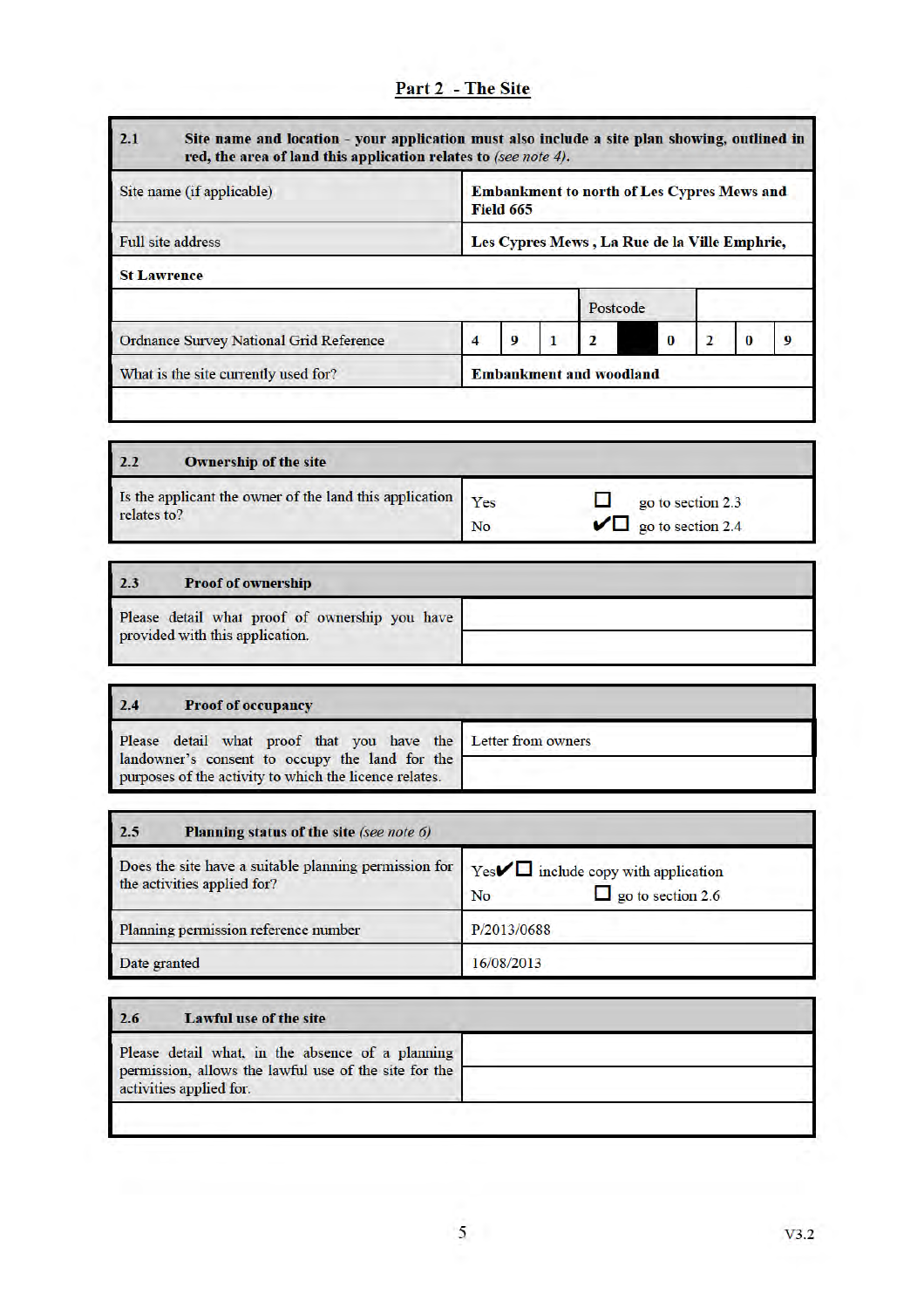| Landfill                                      | п                                        |
|-----------------------------------------------|------------------------------------------|
| <b>Transfer station</b>                       | О                                        |
| Incinerator                                   | П                                        |
| Storage at site other than that of production | в                                        |
| <b>Biological treatment</b>                   | <b>A</b><br>please specify process below |
|                                               |                                          |
| <b>Chemical</b> treatment                     | П<br>please specify process below        |
|                                               |                                          |
| Physical treatment                            | П<br>please specify process below        |
|                                               |                                          |
| Other                                         | ◘✓<br>please give details below          |

| Other waste management activities (see note 8)<br>3.2                                                                                            |  |  |
|--------------------------------------------------------------------------------------------------------------------------------------------------|--|--|
| Please summarise the other waste management<br>activities to be carried out at the site (e.g. baling,<br>sorting, screening, leachate treatment) |  |  |
|                                                                                                                                                  |  |  |
|                                                                                                                                                  |  |  |
|                                                                                                                                                  |  |  |

| 3.3<br><b>Other regulatory controls</b>                                                                                                                                                   |                                                     |
|-------------------------------------------------------------------------------------------------------------------------------------------------------------------------------------------|-----------------------------------------------------|
| Are any of the activities referred to in your answers<br>to 3.1 & 3.2 subject to any other regulatory controls<br>(e.g. discharge permit under the Water Pollution<br>[Jersey] Law 2000)? | Yes<br>please give details below<br>↙⊓<br><b>No</b> |
|                                                                                                                                                                                           |                                                     |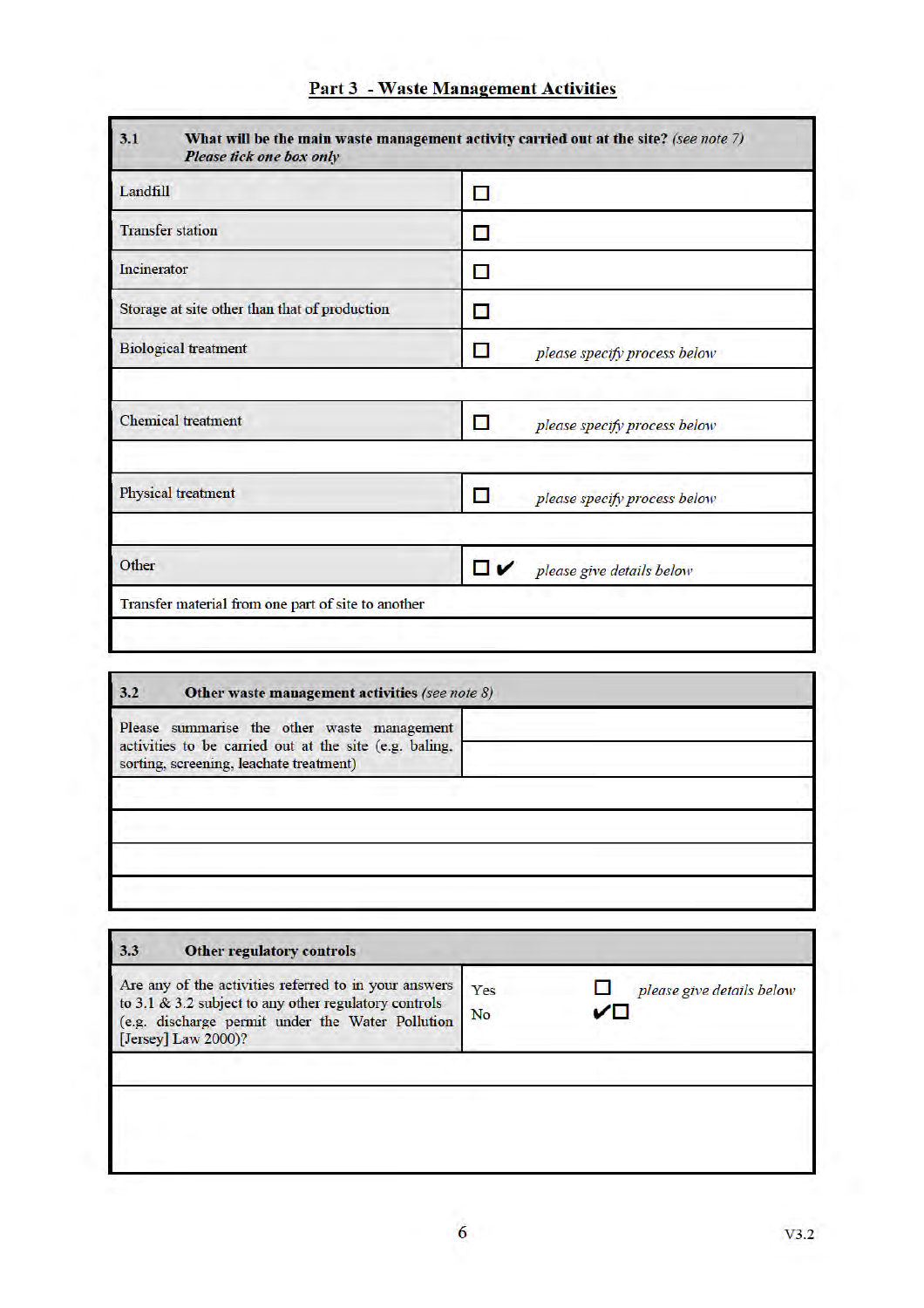| <b>Physical form</b><br><b>Waste type</b><br>Delete as appropriate |                                                             | <b>Tonnes per day</b> | <b>Tonnes per year</b> |
|--------------------------------------------------------------------|-------------------------------------------------------------|-----------------------|------------------------|
| Municipal                                                          | solid/sludge/liquid/powder/gas                              |                       |                        |
| Hazardous                                                          | solid/sludge/liquid/powder/gas                              |                       |                        |
| <b>Health</b> care                                                 | solid/sludge/liquid/powder/gas                              |                       |                        |
| Scrap metal                                                        | solid/sludge/liquid/powder/gas                              |                       |                        |
| Construction/demolition<br>solid/sludge/liquid/powder/gas          |                                                             |                       |                        |
| Other please specify                                               |                                                             |                       |                        |
| shale                                                              | solid/sludge/liquid/powder/gas                              |                       | 3,571                  |
|                                                                    | solid/sludge/liquid/powder/gas                              |                       |                        |
|                                                                    | solid/sludge/liquid/powder/gas                              |                       |                        |
|                                                                    | solid/sludge/liquid/powder/gas                              |                       |                        |
| <b>Total</b>                                                       |                                                             |                       | 3571                   |
|                                                                    | Annual total (if different to combined totals)(see note 10) |                       |                        |

| Does the applicant intend to accept hazardous wastes<br>at the site? |                           | - 1<br>please give details below<br>Yes<br>go to Part 4<br>N <sub>o</sub> |                                |                   |                           |
|----------------------------------------------------------------------|---------------------------|---------------------------------------------------------------------------|--------------------------------|-------------------|---------------------------|
| Waste type                                                           | Hazard code<br>$H1 - H13$ | Physical form                                                             | Delete as appropriate          | Tonnes per<br>day | <b>Tonnes</b> per<br>week |
|                                                                      |                           |                                                                           | solid/sludge/liquid/powder/gas |                   |                           |
|                                                                      |                           |                                                                           | solid/sludge/liquid/powder/gas |                   |                           |
|                                                                      |                           |                                                                           | solid/sludge/liquid/powder/gas |                   |                           |
|                                                                      |                           |                                                                           | solid/sludge/liquid/powder/gas |                   |                           |
|                                                                      |                           |                                                                           | solid/sludge/liquid/powder/gas |                   |                           |
|                                                                      |                           |                                                                           | solid/sludge/liquid/powder/gas |                   |                           |
|                                                                      |                           |                                                                           | solid/sludge/liquid/powder/gas |                   |                           |
|                                                                      |                           |                                                                           | solid/sludge/liquid/powder/gas |                   |                           |
|                                                                      |                           |                                                                           | solid/sludge/liquid/powder/gas |                   |                           |
| <b>Total</b>                                                         |                           |                                                                           |                                |                   |                           |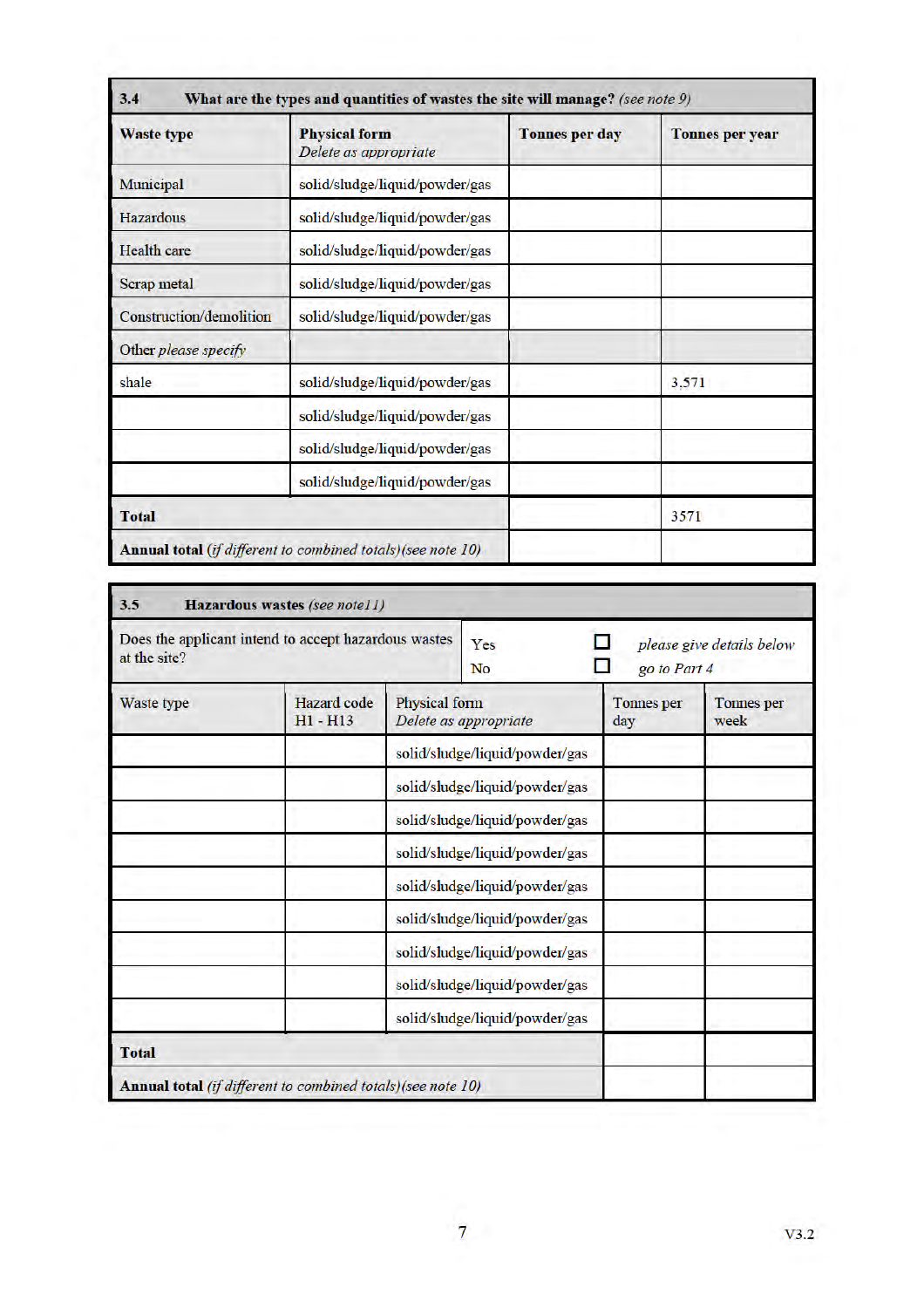## **Part 4 - Site Operations**

| <b>Capacity of the site</b><br>4.1      |                                                                                                                                                                                                                                                                                  |
|-----------------------------------------|----------------------------------------------------------------------------------------------------------------------------------------------------------------------------------------------------------------------------------------------------------------------------------|
| What type of site is being applied for? | $\Box$ Landfill site - go to section 4.2 then 4.5<br>$\Box$ Incinerator - go to section 4.3 then 4.5<br>$\Box$ Treatment plant -go to section 4.3 then 4.5<br>$\Box$ Transfer station - go to section 4.4 then 4.5<br>$\Box$ $\triangleright$ Other - go to section 4.4 then 4.5 |

| 4.2              | <b>Landfill capacity</b> (se note 12) |              |  |
|------------------|---------------------------------------|--------------|--|
| Total void space |                                       | cubic metres |  |
|                  | Total area for landfilling of wastes  | vergees      |  |

| 4.3<br>Incinerator/treatment plant capacities        |                 |  |
|------------------------------------------------------|-----------------|--|
| Maximum theoretical design throughput                | tonnes per hour |  |
| Proposed actual throughout (if different from above) | tonnes per hour |  |
| Storage capacity for wastes prior to treatment /     | tonnes          |  |
| incineration (both tonnes and cubic metres)          | cubic metres    |  |
| Storage capacity for post treatment / incineration   | tonnes          |  |
| residues (e.g. ash) (both tonnes and cubic metres)   | cubic metres    |  |

| 4.4<br><b>Transfer station/other capacities</b>                                            |                     |
|--------------------------------------------------------------------------------------------|---------------------|
| Municipal waste storage capacities                                                         | tonnes              |
| (both tonnes and cubic metres for solids, please state<br>units used for liquids or gases) | cubic metres        |
| Hazardous waste storage capacities                                                         | tonnes              |
| (both tonnes and cubic metres for solids, please state<br>units used for liquids or gases) | cubic metres        |
| Health care waste storage capacities                                                       | tonnes              |
| (both tonnes and cubic metres for solids, please state<br>units used for liquids or gases) | cubic metres        |
| Construction/demolition waste storage capacities                                           | $3.571$ tonnes      |
| (both tonnes and cubic metres)                                                             | 10,000 cubic metres |
| Scrap metal storage capacities                                                             | tonnes              |
| (both tonnes and cubic metres)                                                             | cubic metres        |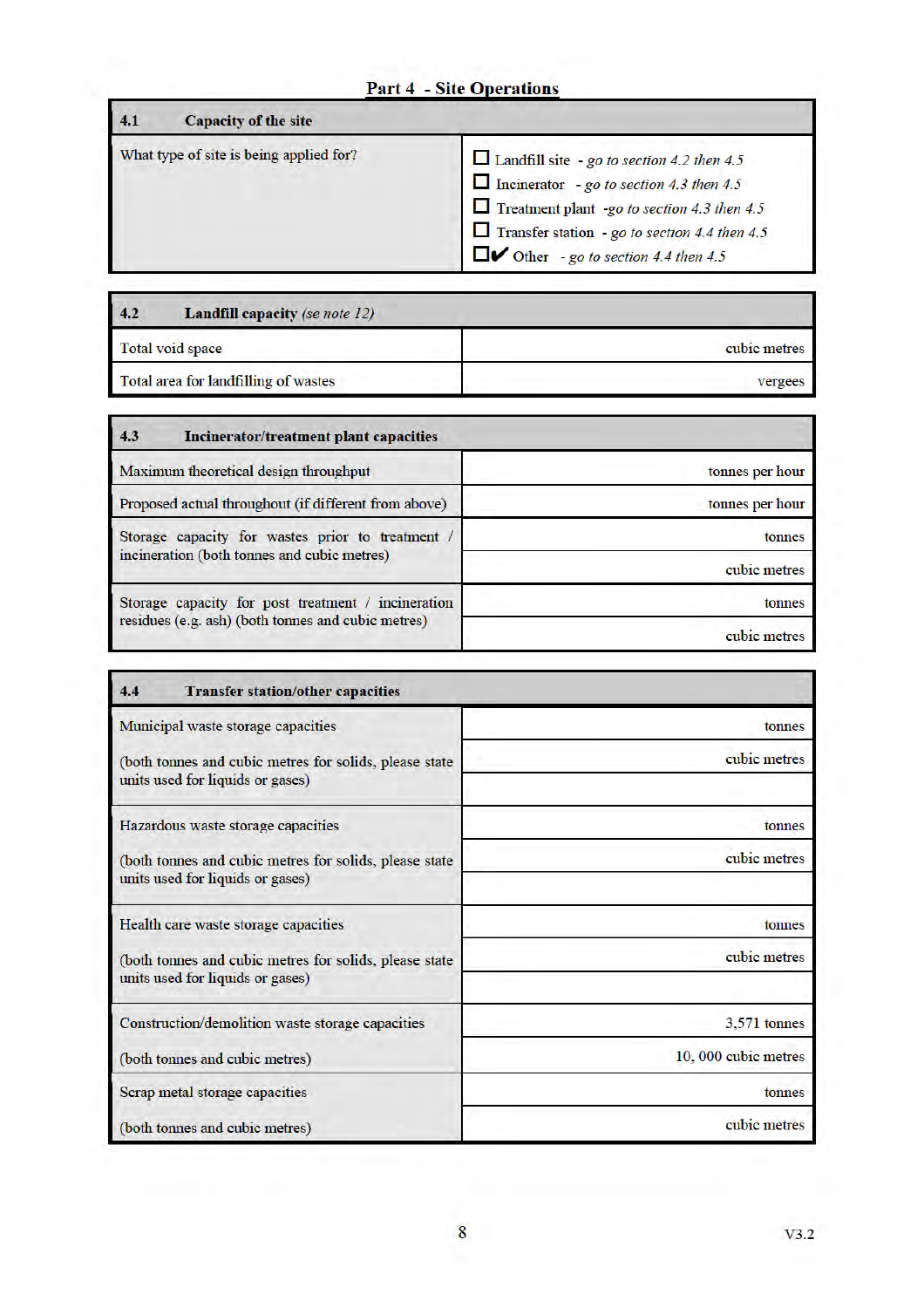| 4.5 | <b>Operational status</b> |                                            |
|-----|---------------------------|--------------------------------------------|
|     | Is the application site:  | Existing site - go to section 4.6 then 4.8 |

 $\square$   $\blacktriangleright$  A new facility - go to section 4.7 then 4.8

| 4.6<br><b>Existing sites (see note 13)</b>          |       |
|-----------------------------------------------------|-------|
| Date waste management activities began              |       |
| Estimated remaining active life (where appropriate) | vears |

| 4.7<br><b>New facilities</b>              |                    |
|-------------------------------------------|--------------------|
| Proposed start date for work at the site  | Spring/Summer 2014 |
| Estimated active life (where appropriate) | 3 months           |

| 4.8<br><b>Operating hours</b>                                                                           |                             |       |       |
|---------------------------------------------------------------------------------------------------------|-----------------------------|-------|-------|
| Hours permitted under planning law (if applicable).                                                     | <b>Days</b>                 | From  | To    |
| Use 24 hour clock                                                                                       | Monday to Friday            | 08:00 | 17:00 |
|                                                                                                         | Saturday                    | 08:00 | 13:00 |
|                                                                                                         | Sunday                      |       |       |
|                                                                                                         | <b>Bank/public holidays</b> |       |       |
| Hours open for receipt/removal of waste (if different<br>from permitted hours)<br>Use 24 hour clock     | <b>Days</b>                 | From  | To    |
|                                                                                                         | <b>Monday to Friday</b>     |       |       |
|                                                                                                         | Saturday                    |       |       |
|                                                                                                         | Sunday                      |       |       |
|                                                                                                         | Bank/public holidays        | t     |       |
| Hours open for processing/handling of waste (if<br>different from permitted hours)<br>Use 24 hour clock | <b>Days</b>                 | From  | To    |
|                                                                                                         | Monday to Friday            | ζ÷    |       |
|                                                                                                         | Saturday                    |       |       |
|                                                                                                         | Sunday                      |       |       |
|                                                                                                         | Bank/public holidays        |       |       |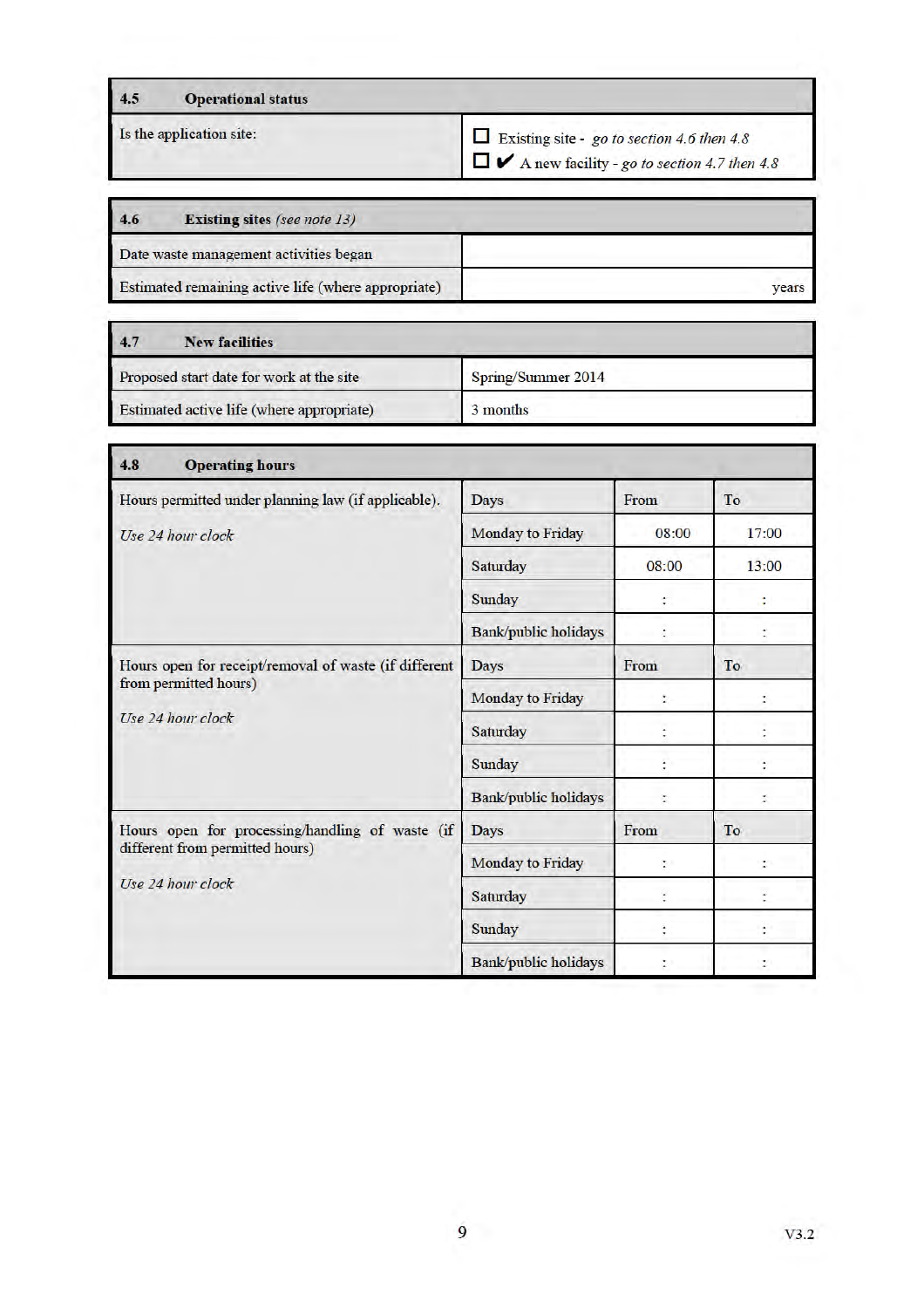### $5.1$ "Fitness"

A waste management licence may be granted to a person only if the Planning and Environment Minister is satisfied that he is fit to carry on the activity to which it relates. There are three factors to take into account:

- Financial security  $1.$
- $\overline{2}$ . Technical resources
- $3.$ Relevant convictions for offences

### $5.2$ **Financial security** (see note 14)

Please describe below how you intend to demonstrate that you have sufficient financial resources to meet the terms and conditions of the waste management licence (use separate sheets if necessary). You should include an expenditure plan for the site with this application.

It is estimated that the total cost of the works will be  $£140,000$ . The cost will be split evenly between Turrill Ltd and Aviva Insurance Ltd. Both parties have sufficient funds to finance the works. Letter from Berrymans Lace Mawer LLP on behalf of Aviva Insurance Ltd attached.

### $5.3$ Technical resources (see note 15)

Please give the following details for each person who will be responsible for managing the site. For each person named below we require a statement of qualifying experience and we may also want to carry out our own assessment.

| Full name                                                | Mr Len Morgan                                |
|----------------------------------------------------------|----------------------------------------------|
| Position                                                 | Director of Turrill Ltd                      |
| Name of referee on statement of qualifying<br>experience | 1. Mr J Dyson                                |
|                                                          | 2. Mr A Durham-Waite                         |
| Full name                                                |                                              |
| <b>Position</b>                                          |                                              |
| Name of referee on statement of qualifying<br>experience | 1.                                           |
|                                                          | 2.                                           |
| Full name                                                |                                              |
| Position                                                 |                                              |
| Name of referee on statement of qualifying               | 1.                                           |
| experience                                               | $\overline{2}$ .                             |
|                                                          | Statement of qualifying experience attached. |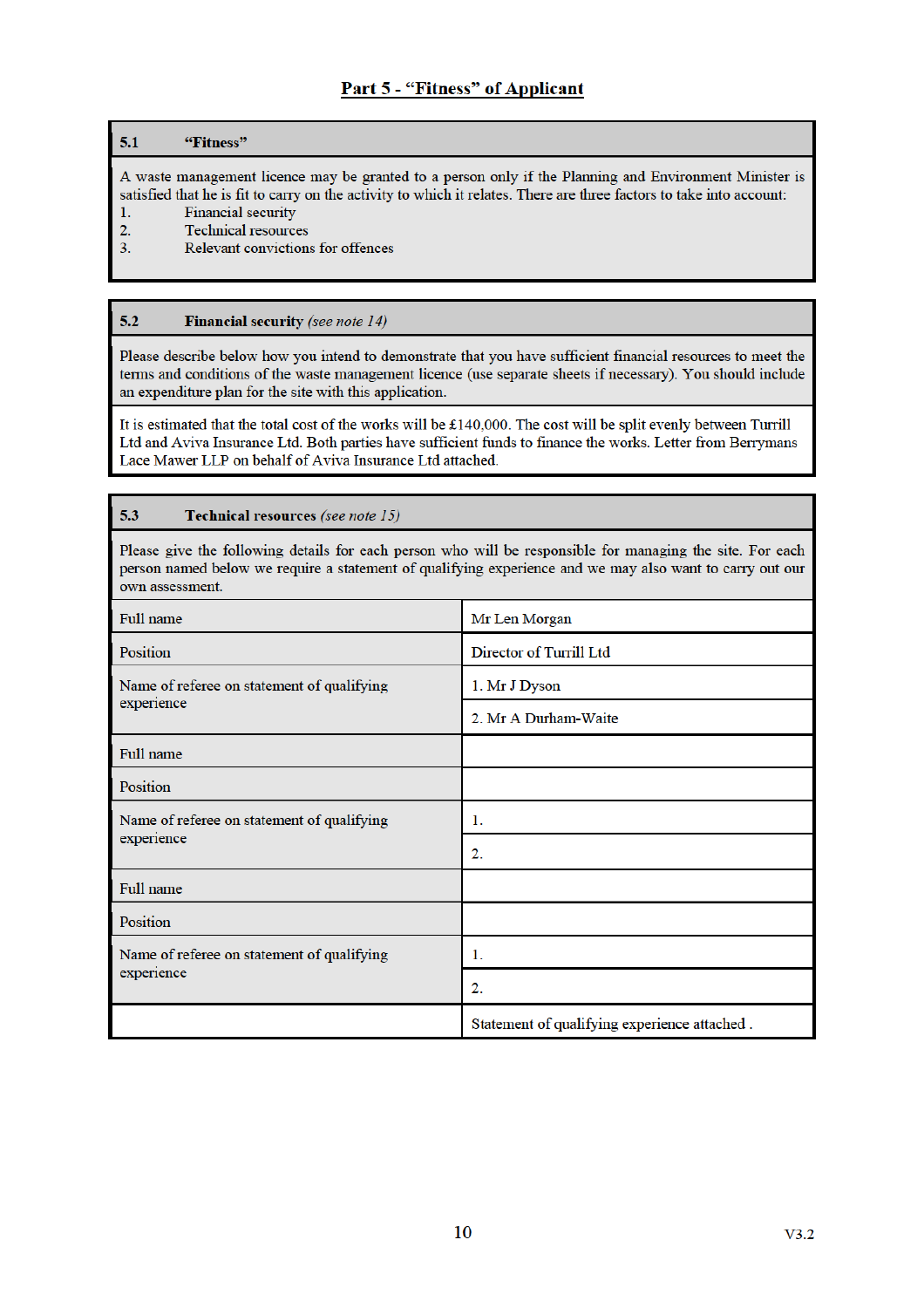| 5.4<br>Relevant convictions for offences (see notes 16 & 17)                               |                                                                                                             |
|--------------------------------------------------------------------------------------------|-------------------------------------------------------------------------------------------------------------|
| Has the applicant or any relevant person been<br>convicted of any offence?                 | Yes $\Box$ provide details below<br>No $\vee \Box$ go to Part 6                                             |
| Please give full details of each offence below. Continue on a separate sheet if necessary. |                                                                                                             |
| Full name of company or individual convicted                                               |                                                                                                             |
| Position held within company (if relevant)                                                 |                                                                                                             |
| Date of conviction                                                                         |                                                                                                             |
| Name of court                                                                              |                                                                                                             |
| Offence and penalty imposed                                                                |                                                                                                             |
|                                                                                            |                                                                                                             |
| Full name of company or individual convicted                                               |                                                                                                             |
| Position held within company (if relevant)                                                 |                                                                                                             |
| Date of conviction                                                                         |                                                                                                             |
| Name of court                                                                              |                                                                                                             |
| Offence and penalty imposed                                                                |                                                                                                             |
|                                                                                            |                                                                                                             |
| what actions have been taken to prevent further such offences in the future).              | Additional information on any offences detailed (for example, any appeals lodged, why the offence occurred, |
|                                                                                            |                                                                                                             |
|                                                                                            |                                                                                                             |
|                                                                                            |                                                                                                             |
|                                                                                            |                                                                                                             |
|                                                                                            |                                                                                                             |
|                                                                                            |                                                                                                             |
|                                                                                            |                                                                                                             |
|                                                                                            |                                                                                                             |
|                                                                                            |                                                                                                             |
|                                                                                            |                                                                                                             |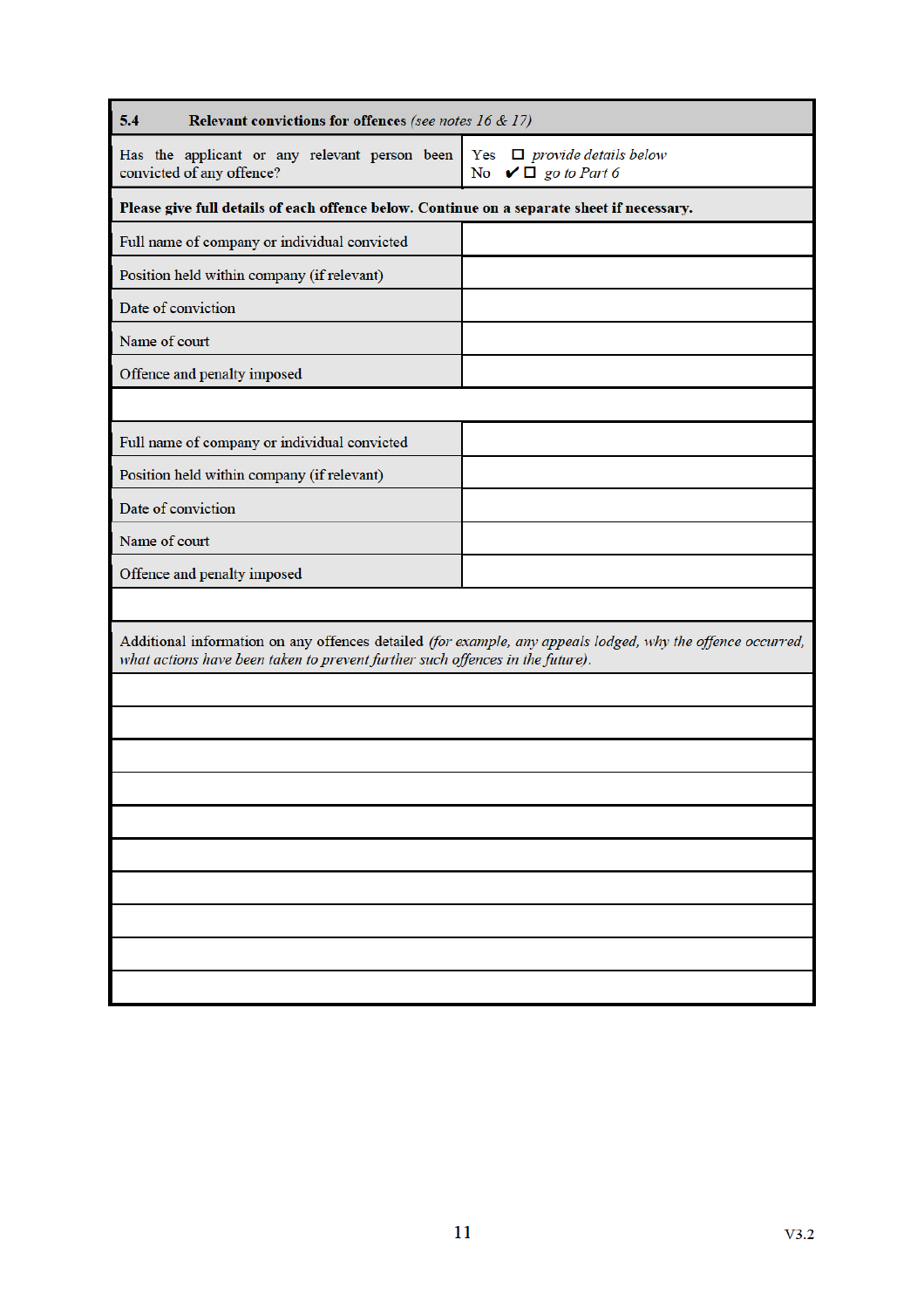| <b>Document</b>                                                                                                                                                                                                                                                               | No. of copies | Included? |
|-------------------------------------------------------------------------------------------------------------------------------------------------------------------------------------------------------------------------------------------------------------------------------|---------------|-----------|
| Completed application form                                                                                                                                                                                                                                                    | 1             | $\Box$    |
| Continuation sheets - numbered and cross referenced to the section they<br>apply to and signed and dated by the applicant                                                                                                                                                     |               | ⊡Й        |
| Company registration or partnership documents                                                                                                                                                                                                                                 | 1             | □✓        |
| Site location plan                                                                                                                                                                                                                                                            | 1             | $\Box$    |
| Evidence of land ownership or written undertaking from site owner                                                                                                                                                                                                             | 1             | $\Box$    |
| Copy of planning permission                                                                                                                                                                                                                                                   | 1             | $\Box$    |
| Financial information, including site expenditure plan                                                                                                                                                                                                                        | 1             | □✓        |
| Statement(s) of qualifying experience                                                                                                                                                                                                                                         | 1 of each     | □✓        |
| Working plan, including:<br>a written statement<br>Ş<br>\$<br>plans<br>Ş<br>detail drawings with a full contents list of plan titles, dates and<br>unique plan/drawing reference numbers<br>(see "Guidance Notes on the New Waste Management Licensing System",<br>Chapter 5) | 6             | ⊡Й        |
| Letter requesting commercial confidentiality                                                                                                                                                                                                                                  | 1             | п         |

# Part 6 - Completion of Application

| 6.2<br>Other relevant documents included with this application |  |
|----------------------------------------------------------------|--|
| Document                                                       |  |
| <b>Title</b>                                                   |  |
| Date                                                           |  |
| Reference number                                               |  |
| Document                                                       |  |
| <b>Title</b>                                                   |  |
| Date                                                           |  |
| Reference number                                               |  |
| Document                                                       |  |
| <b>Title</b>                                                   |  |
| <b>Date</b>                                                    |  |
| Reference number                                               |  |